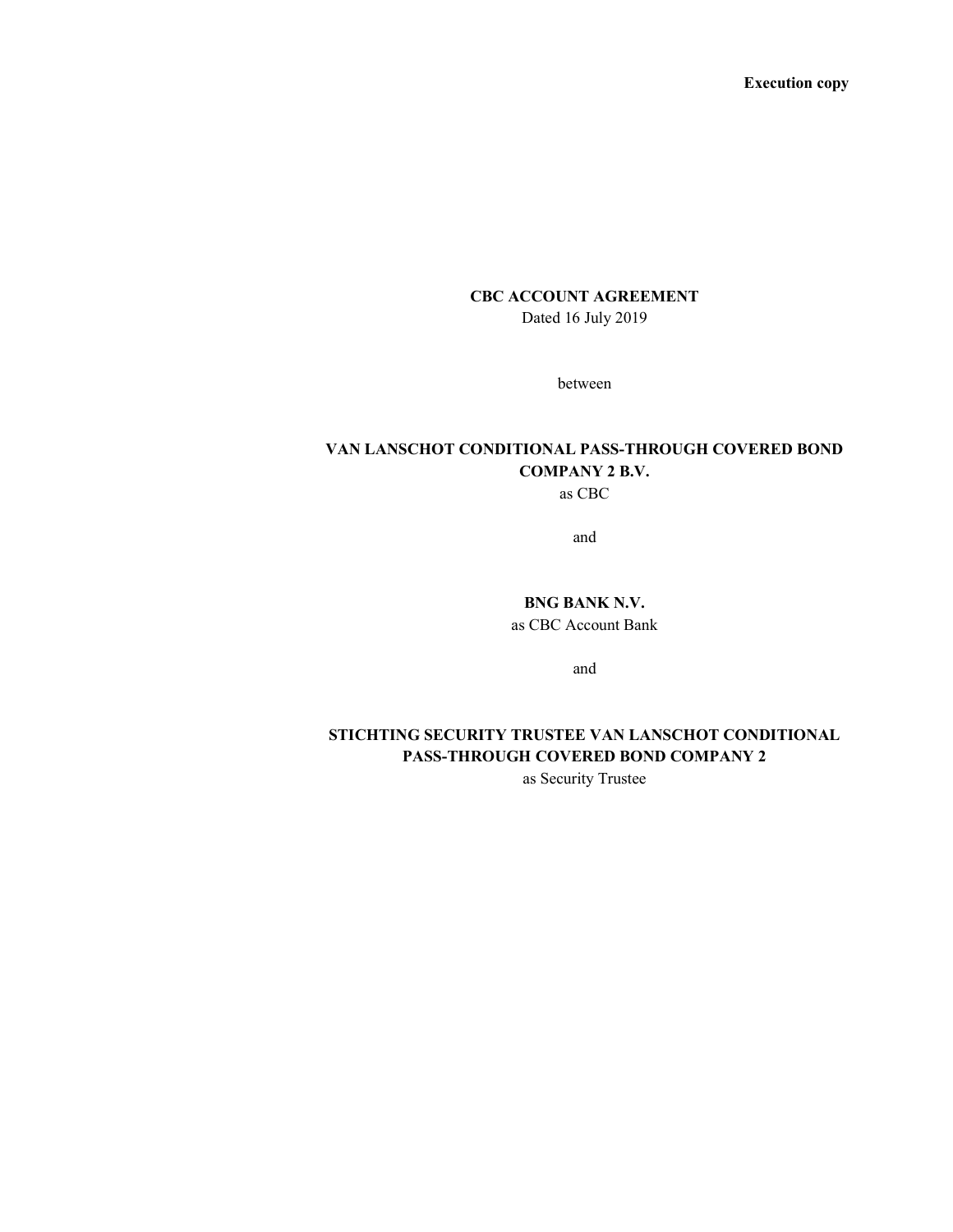### TABLE OF CONTENTS

| <b>Clause</b><br>Page |  |
|-----------------------|--|
| 1.                    |  |
| 2.                    |  |
| 3.                    |  |
| 4.                    |  |
| 5.                    |  |
| 6.                    |  |
| 7.                    |  |
| 8.                    |  |
| 9.                    |  |
|                       |  |
|                       |  |
|                       |  |
|                       |  |
|                       |  |
|                       |  |
|                       |  |

Schedule 1 : Mandate by the CBC

Schedule 2 : General Banking Conditions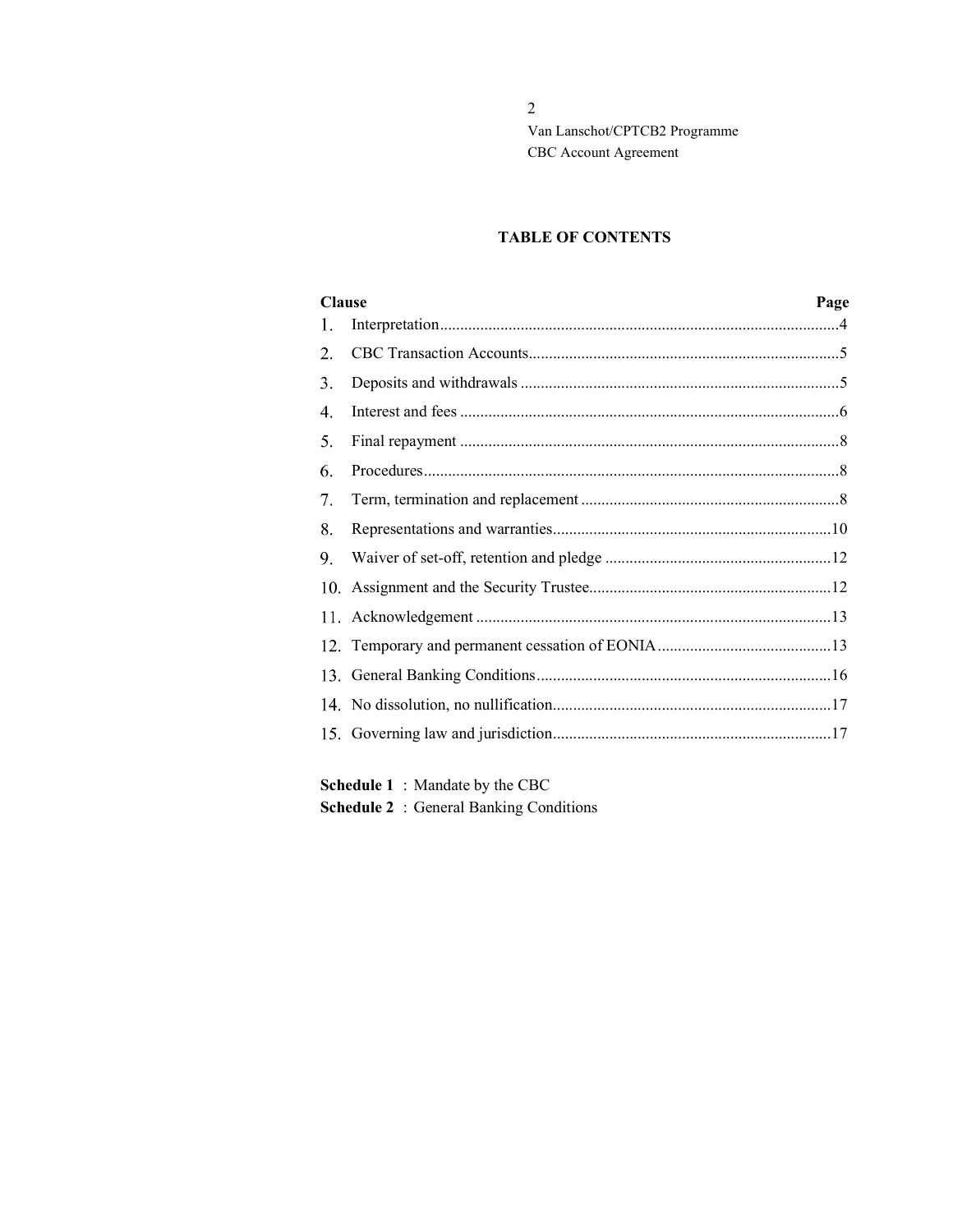THIS CBC ACCOUNT AGREEMENT is dated 16 July 2019 and made between:

- 1. VAN LANSCHOT CONDITIONAL PASS-THROUGH COVERED BOND COMPANY 2 B.V., a private company with limited liability (besloten vennootschap met beperkte aansprakelijkheid) organised under the laws of the Netherlands and established in Amsterdam, the Netherlands;
- 2. BNG BANK N.V., a public company with limited liability (naamloze vennootschap) organised under the laws of the Netherlands and established in the Hague, the Netherlands (the "CBC Account Bank"); and
- 3. STICHTING SECURITY TRUSTEE VAN LANSCHOT CONDITIONAL PASS-THROUGH COVERED BOND COMPANY 2, a foundation (stichting) organised under the laws of the Netherlands, and established in Amsterdam, the Netherlands.

### WHEREAS:

- (A) The Issuer has set up the Programme, separate from the covered bond programme set up on 2 March 2015.
- (B) In connection with the Programme the CBC issues the Guarantee.
- (C) Pursuant to the Guarantee Support Agreement, in consideration of the CBC issuing the Guarantee and so as to enable the CBC to meet its obligations under the Guarantee, the Issuer will transfer to the CBC Eligible Assets from time to time.
- (D) The CBC Account Bank has, inter alia, agreed to accept moneys on deposit on the CBC Transaction Accounts, to make payments and to provide pre-determined rates of return thereon on the terms of and subject to the conditions of this Agreement.
- (E) Pursuant to the Servicing Agreement the CBC has appointed the Servicer to administer the Mortgage Receivables and to collect moneys relating thereto and to make, on behalf of the CBC, the deposits on the CBC Transaction Accounts with the CBC Account Bank referred to herein.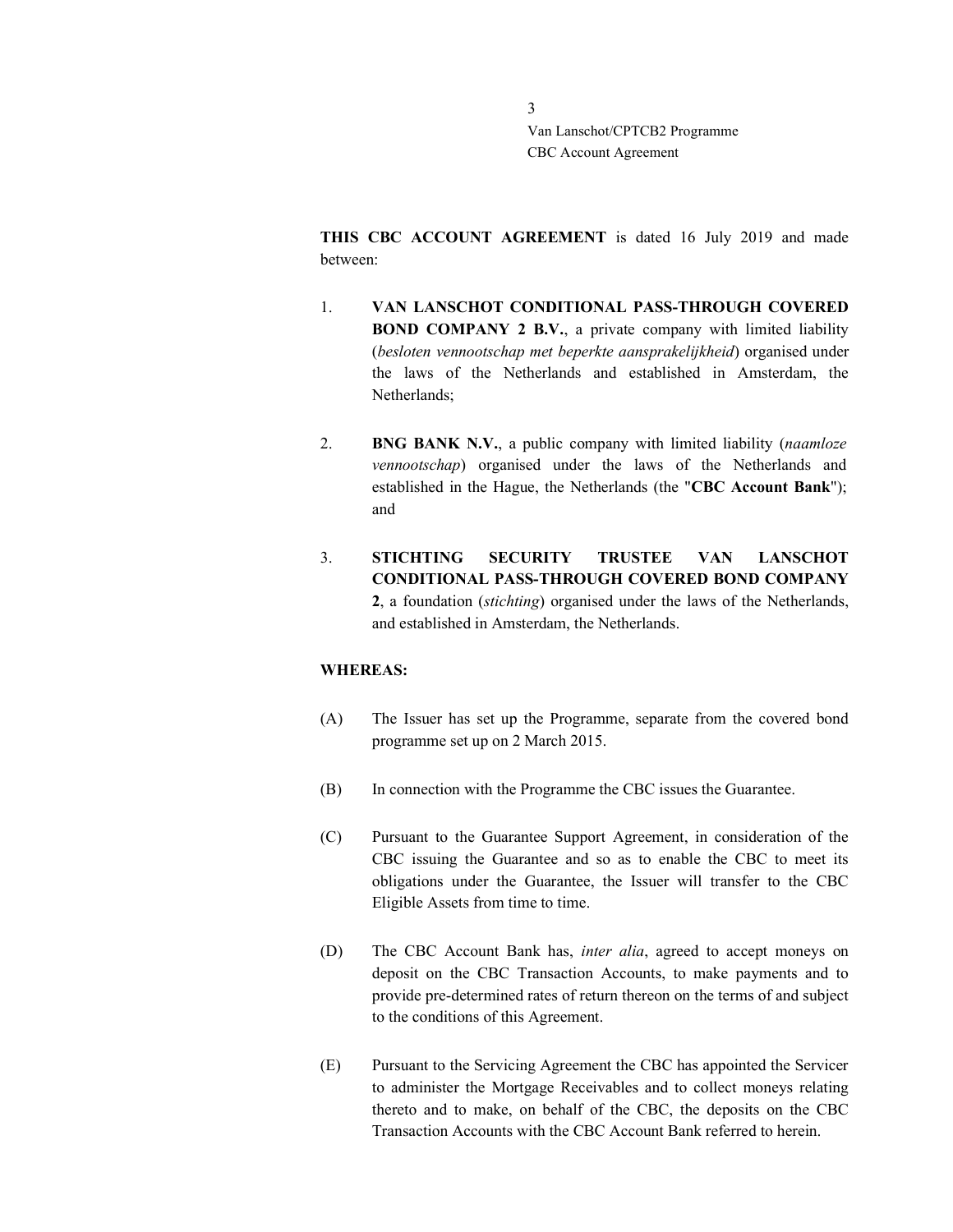(F) Pursuant to the Administration Agreement, the CBC has appointed Intertrust Administrative Services B.V. as Administrator to administer the CBC Transaction Accounts and Intertrust Administrative Services B.V. will in such capacity, inter alia, make withdrawals from the CBC Transaction Accounts, which may include the Swap Collateral Account referred to herein.

### IT IS AGREED as follows:

#### 1. INTERPRETATION

- 1.1 In this Agreement (including its recitals), except so far as the context requires otherwise, words, expressions and capitalised terms used herein and not otherwise defined or construed herein shall have the same meanings as defined or construed in the master definitions agreement dated the date hereof and signed by, amongst others, the parties to this Agreement as the same may be amended, restated, supplemented or otherwise modified from time to time (the "Master Definitions Agreement"). The rules of usage and of interpretation as set forth in the Master Definitions Agreement and all other agreements and understandings between the parties hereto contained therein shall apply to this Agreement, unless otherwise provided herein.
- 1.2 The expression "Agreement" shall herein mean this CBC Account Agreement including the Schedules.
- 1.3 This Agreement expresses and describes Dutch legal concepts in English and not in their original Dutch terms. Consequently, this Agreement is concluded on the express condition that all words, terms and expressions used herein shall be construed and interpreted in accordance with the laws of the Netherlands.
- 1.4 The Security Trustee has agreed to become a party to this Agreement only for the purpose of taking the benefit of certain provisions of this Agreement expressed to be for its benefit and for the better preservation and enforcement of its rights under the Pledge Agreements and, save as aforesaid, the Security Trustee shall assume no obligations or liabilities whatsoever to the CBC Account Bank or the CBC by virtue of the provisions hereof.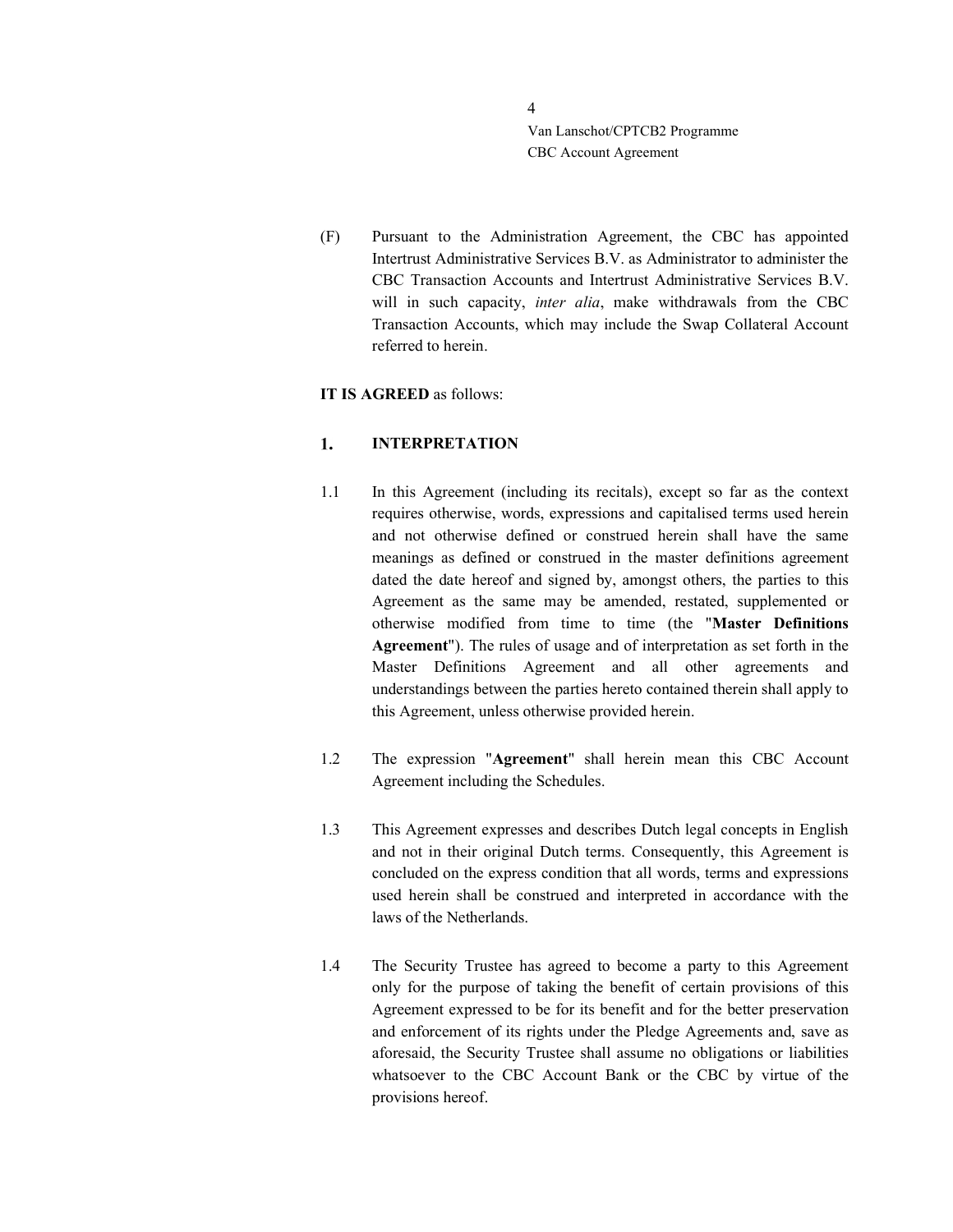#### $2.$ CBC TRANSACTION ACCOUNTS

- 2.1 The CBC Account Bank hereby confirms that, on the instructions of the CBC, the CBC Transaction Accounts have been opened in its books in the name of the CBC.
- 2.2 The CBC Account Bank acknowledges that it has received from the CBC a duly completed account mandate relating to the CBC Transaction Accounts substantially in the form set out in Schedule 1 hereto.
- 2.3 In the event the CBC is obliged to open any other accounts than the CBC Transaction Accounts, the CBC Account Bank will, on the instructions of the CBC, open such new accounts under the terms of this CBC Account Agreement in the name of the CBC and such accounts shall carry a rate of interest as to be agreed between the CBC and the CBC Account Bank at such time (each an "Other CBC Account").

#### $\mathbf{3}$ . DEPOSITS AND WITHDRAWALS

3.1 Subject to Clause 6 hereof, all moneys, to be transferred to the CBC Transaction Accounts will be credited to the relevant CBC Transaction Account on and for value on the date of the transfer, provided that notice of such transfer is given by the Transferor or the CBC or any other party in accordance with Clause 6 of this Agreement to the CBC Account Bank at the latest by 10.30 a.m. Central European Time on the Business Day of the proposed transfer and that the CBC Account Bank receives the relevant transfer by means of electronic transfer by no later than 01.00 p.m. Central European Time on the Business Day specified in such notice as the date of the proposed transfer. If notice is given after 10.30 a.m. Central European Time or the CBC Account Bank receives the transfer after 01.00 p.m. Central European Time, the relevant transfer shall be effected for value the next Business Day after such notice or transfer, unless the CBC Account Bank is able to ensure value on the Business Day specified in such notice or transfer as the date of the proposed transfer. Indications of time mentioned in this Clause 3.1 and in Clause 3.2 may vary from time to time in accordance with variation of the common banking practice in the Netherlands. The CBC Account Bank shall promptly notify the CBC of any such variation.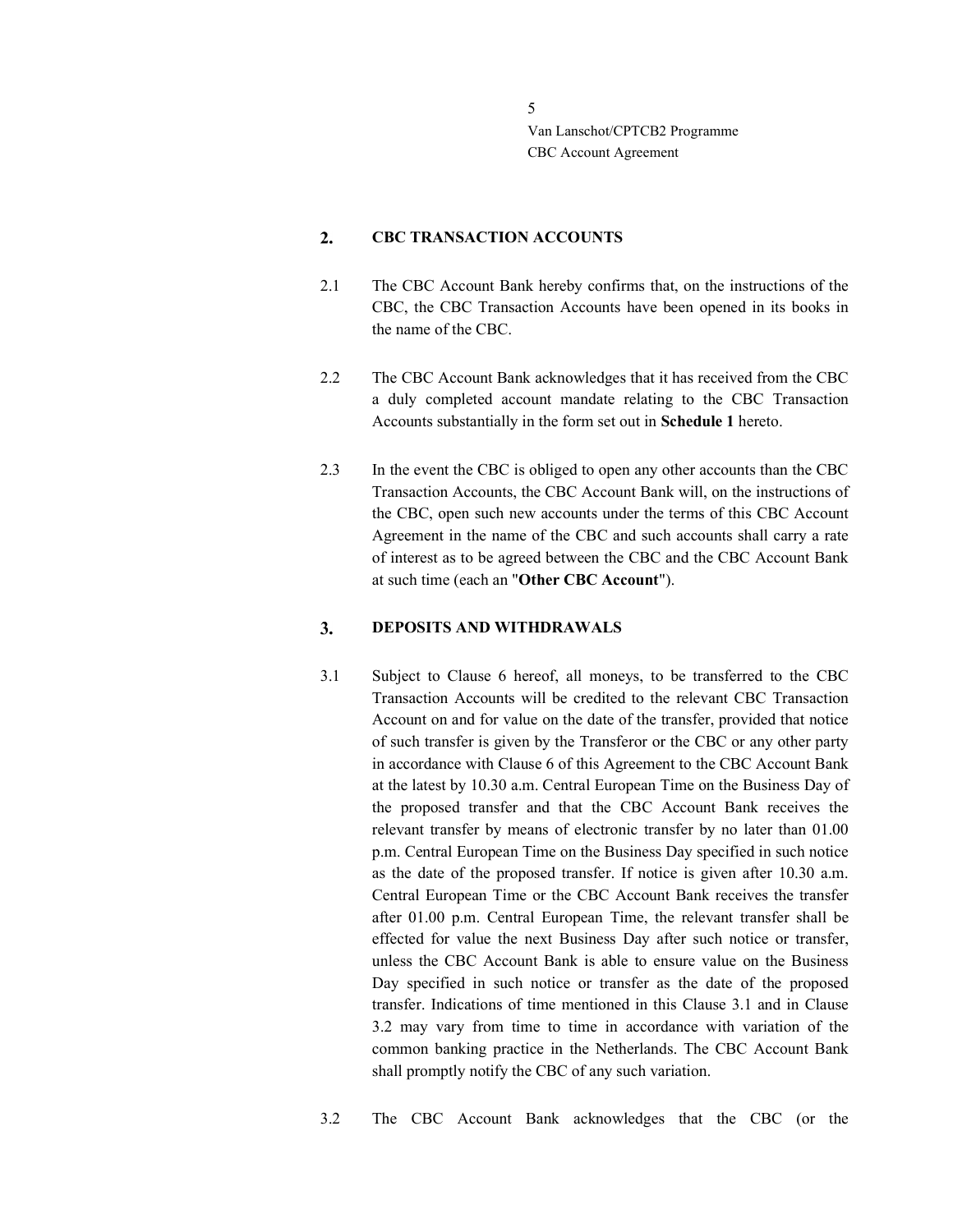> Administrator on its behalf) may retrieve from any of the CBC Transaction Accounts by way of withdrawal certain amounts on certain dates subject to the terms of this Agreement. The CBC hereby agrees with the Security Trustee to retrieve such amounts only, upon and subject to the terms of the Trust Deed and this Agreement. Subject to Clause 6 hereof, each withdrawal of moneys from any of the CBC Transaction Accounts shall be made upon giving notice before 10.00 a.m. Central European Time on the relevant day such notice is to take effect on and for value on such day, but no such withdrawal shall be made unless the CBC Account Bank is instructed to, and does, transfer any such moneys directly to the account and/or payee specified for such purpose by the CBC (or the Administrator on its behalf). The notice given by the CBC (or the Administrator on its behalf) shall specify the amount to be transferred to such account and/or payee.

- 3.3 Notwithstanding any of the foregoing, the CBC (or the Administrator on its behalf) shall never be entitled to withdraw any amount exceeding the respective credit balance of each of the CBC Transaction Accounts at the time of withdrawal, subject to the Security Trustee Rights Pledge Agreement. The CBC hereby agrees with the Security Trustee to only apply the amounts standing to the balance of each of the CBC Transaction Accounts in accordance with the provisions of the Trust Deed and the Security Trustee Rights Pledge Agreement.
- 3.4 As soon as possible after the debiting or crediting of any of the CBC Transaction Accounts, the CBC Account Bank shall use its best efforts to ensure that each of the CBC and the Administrator has access to an electronic banking system which enables it to view (i) all debit and credit transactions in respect of such CBC Transaction Accounts; and (ii) the new balance of each of the CBC Transaction Accounts on such date. If the Security Trustee so requires the CBC Account Bank shall use its best efforts to ensure that the Security Trustee shall have access to the electronic banking system.

#### $4.$ INTEREST AND FEES

4.1 Each of the CBC Transaction Accounts Funds shall carry a rate of interest equal to the relevant CBC Transaction Accounts Interest Rate on the basis of actual days elapsed and a 360 day year. If the CBC Transaction Accounts Interest Rate is negative, then the CBC shall pay such rate to the CBC Account Bank.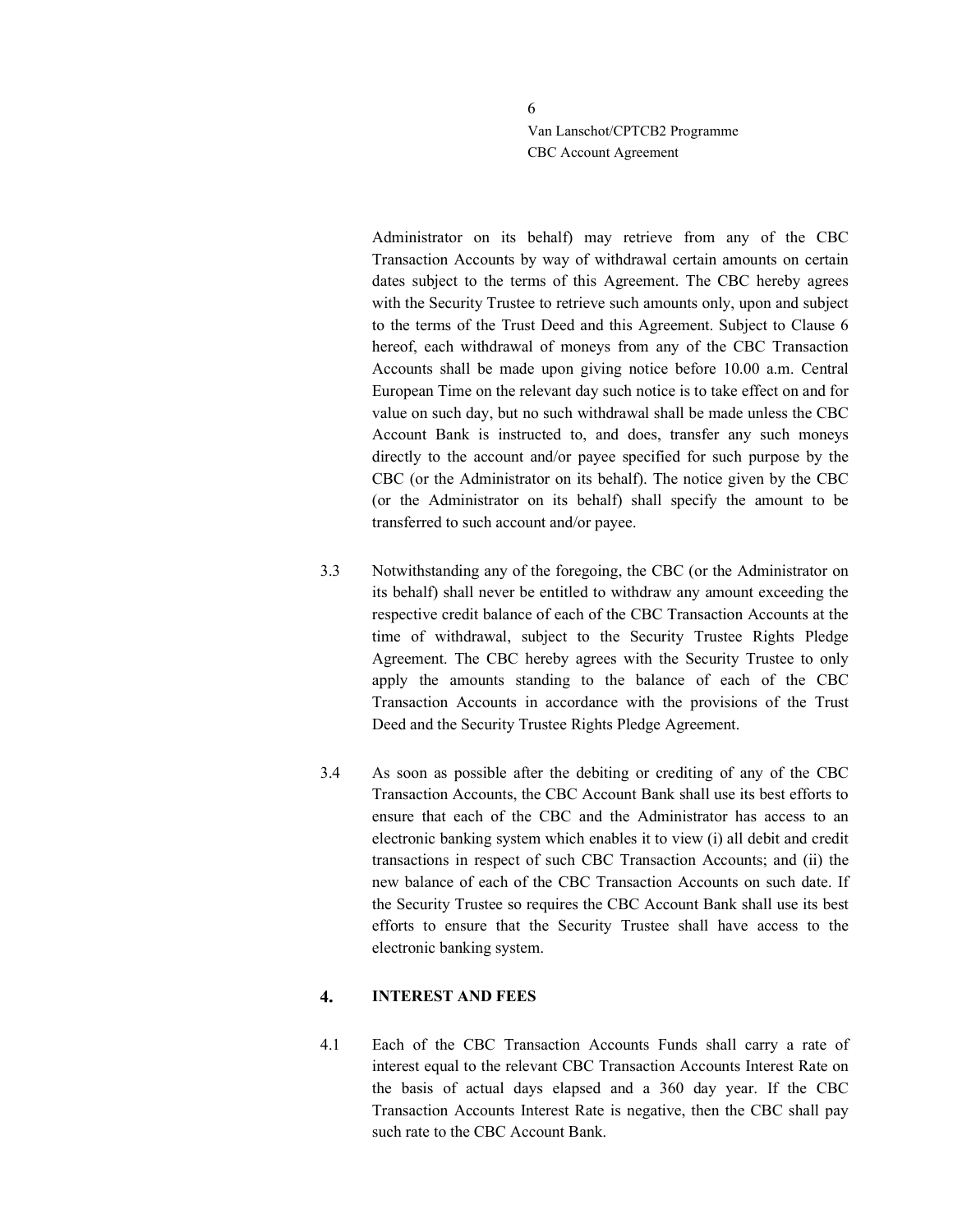- 4.2 The CBC Account Bank shall pay interest accrued in accordance with Clause 4.1 on the CBC Transaction Accounts Funds in respect of each CBC Account Bank Period in arrear by crediting (or debiting, in case of a negative CBC Transaction Accounts Interest Rate) the relevant CBC Transaction Accounts with the amounts thereof, on and for value on the CBC Payment Date immediately succeeding such CBC Account Bank Period or on such earlier date as the whole of the CBC Transaction Accounts Funds are withdrawn from the relevant CBC Transaction Account pursuant to Clause 5 below.
- 4.3 All payments by the CBC Account Bank under this Agreement shall be made in full without any deduction or withholding (whether in respect of set-off, counterclaim, duties, taxes, charges or otherwise whatsoever) unless the deduction or withholding is required by law and the deduction or withholding involves amounts payable on the basis of this Agreement only, in which event the CBC Account Bank shall:
	- (a) ensure that the deduction or withholding does not exceed the minimum amount legally required;
	- (b) pay to the relevant taxation or other authorities within the period for payment permitted by applicable law the full amount of the deduction or withholding;
	- (c) use its best endeavours to furnish to the CBC, within the period for payments permitted by the relevant law, either:
		- i. an official receipt of the relevant taxation authorities involved in respect of all amounts so deducted or withheld; or
		- ii. if no such receipt is issued by the taxation authorities concerned on payment to them of amounts so deducted or withheld, a certificate of deduction or equivalent evidence of the relevant deduction or withholding issued by itself; and
	- (d) repay to the relevant CBC Transaction Account any refunds or repayments by the relevant authorities in relation to such deduction or withholding.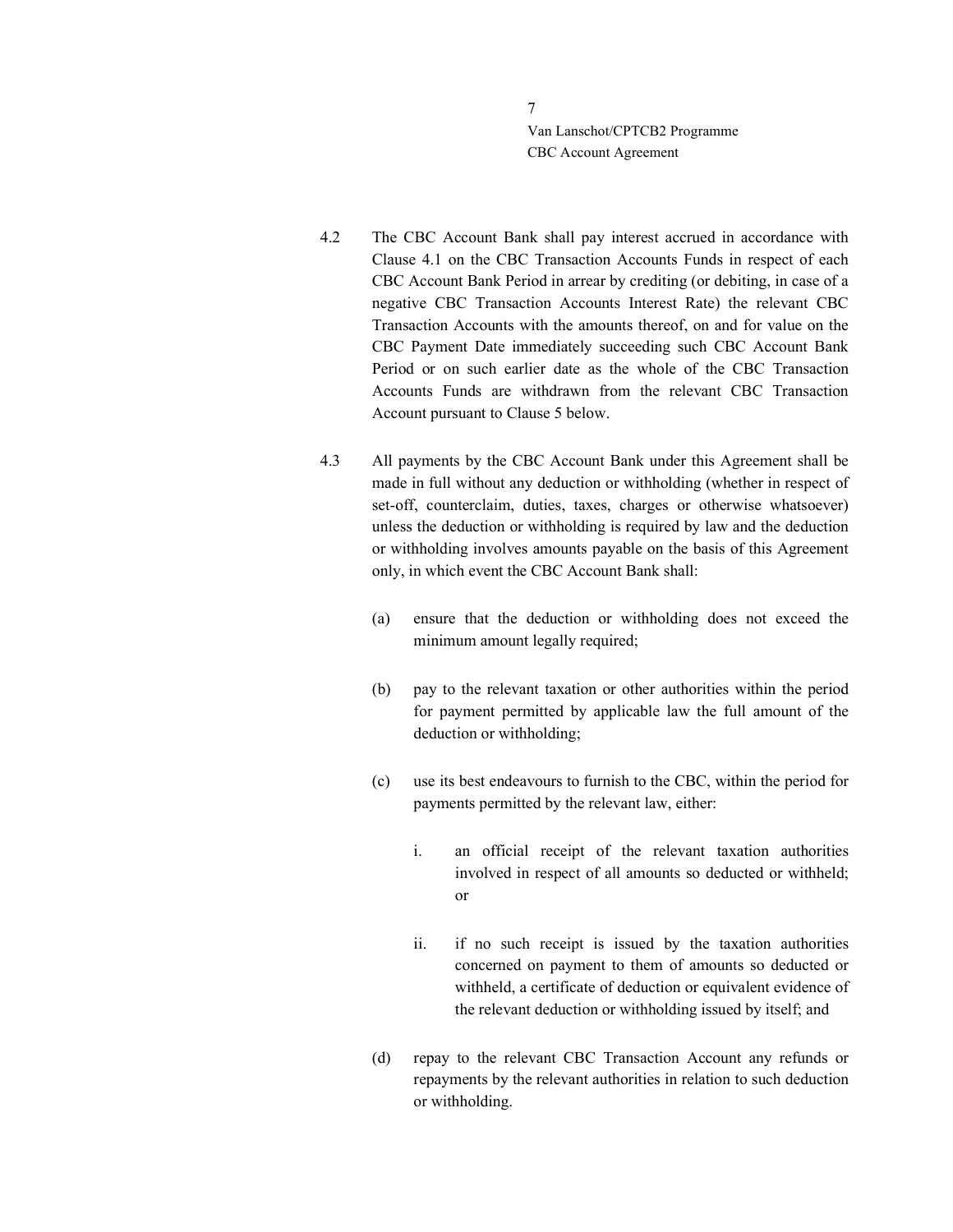- 4.4 The CBC Account Bank will be entitled to receive a closing fee and thereafter on each anniversary of the Programme a fee as separately agreed with the CBC in respect of the CBC Transaction Accounts, as such fee arrangement may be amended, restated, supplemented or otherwise modified from time to time, subject to the consent of the Security Trustee.
- 4.5 For payment transactions, the CBC shall pay such fees as separately agreed between the CBC and the CBC Account Bank.

#### 5. FINAL REPAYMENT

Upon termination or expiry of this Agreement pursuant to Clause 7, the CBC Account Bank shall immediately repay to the CBC the whole of the CBC Transaction Accounts Funds together (in each case) with interest accrued thereon (and not previously withdrawn) to (but excluding) the date of actual repayment, such repayment being effected by means of a transfer direct to the then specified account of the CBC.

#### 6. **PROCEDURES**

Notice of transfer or withdrawals to or from the CBC Transaction Accounts shall be given by facsimile transmission, email or e-banking in accordance with the requirements agreed among the parties by the persons referred to in the mandate provided by the CBC to the CBC Account Bank on the date hereof substantially in the form set out in Schedule 1 hereto.

#### $7.$ TERM, TERMINATION AND REPLACEMENT

- 7.1 Subject as provided in Clause 7.2, this Agreement shall commence on the date hereof and continue until 12:00 pm Central European Time of the date on which all of the Covered Bonds have been redeemed or written off in full and all other payment obligations under the Transaction Documents of the CBC have been fulfilled, in which case the CBC will notify the CBC Account Bank in writing accordingly.
- 7.2 The CBC may at any time (but, if prior to the date on which the Covered Bonds are redeemed or written off in full, only with the prior written consent of the Security Trustee), by written notice terminate this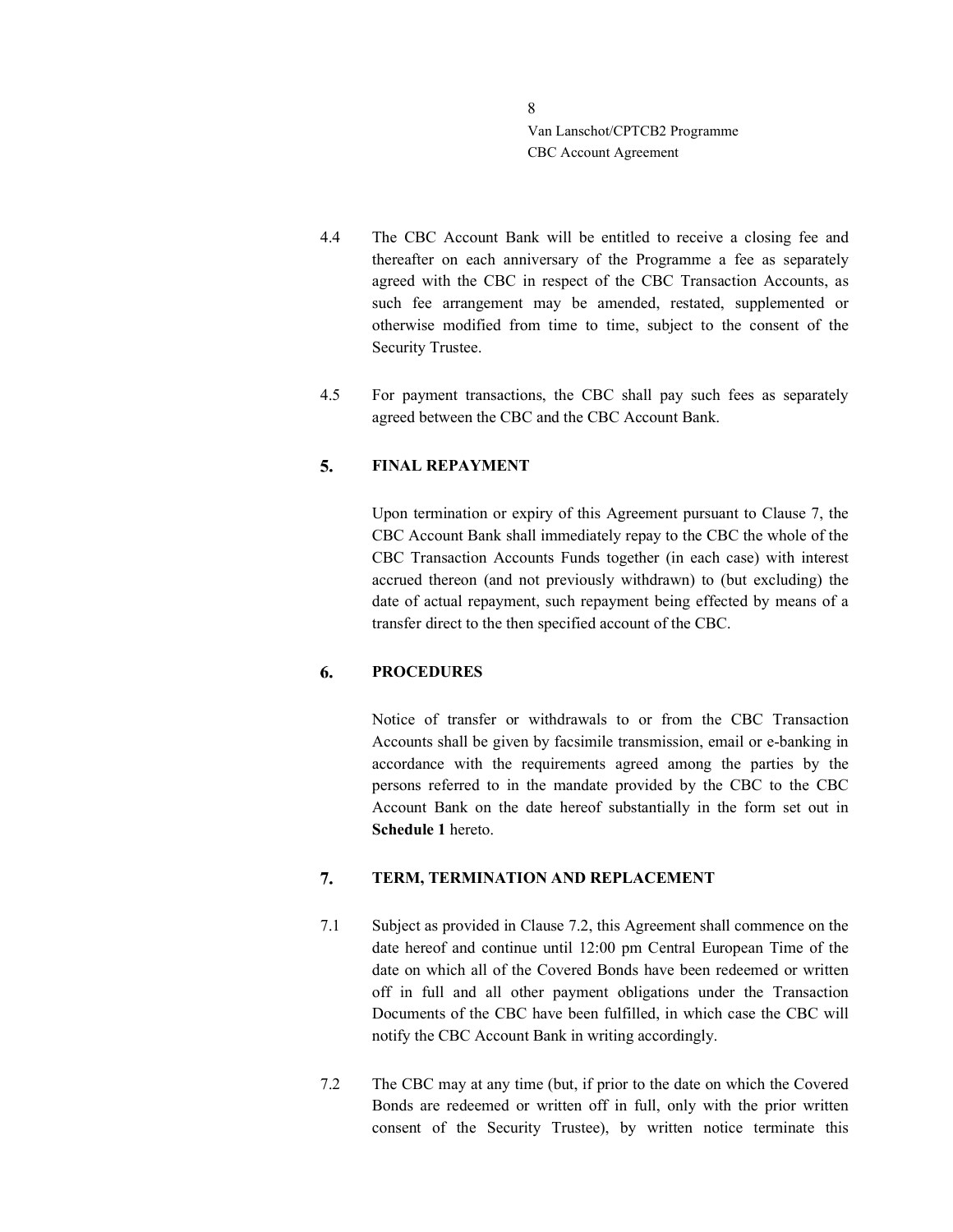> Agreement with immediate effect, in respect of Clause 7.2(c) subject to Clause 7.3, upon the occurrence of any of the following events:

- (a) the CBC Account Bank is in breach of any of the representations and warranties set out in Clause 8, unless such breach is capable of remedy and is remedied within 5 Business Days of the earlier of (i) the CBC or the Security Trustee giving written notice and (ii) the CBC Account Bank becoming aware, of such breach; or
- (b) the CBC Account Bank takes any corporate action or other steps are taken or legal proceedings are initiated or threatened against it for its dissolution and liquidation; or
- (c) at any time the unsecured, unsubordinated and unguaranteed debt obligations of the CBC Account Bank are assigned a rating below the Requisite Credit Rating or any of such ratings is withdrawn; or
- (d) the CBC Account Bank becomes involved in negotiations with any one or more of its creditors with a view to the general readjustment or rescheduling of its indebtedness or makes a general composition for the benefit of its creditors (buitengerechtelijk akkoord); or
- (e) the CBC Account Bank has taken any corporate action or any steps have been taken or legal proceedings have been instituted or threatened against it for its bankruptcy (faillissement), any recovery, intervention or resolution measure or tool under Dutch law or EU regulations, or any equivalent or analogous regime under the laws of any foreign country or for the appointment of a receiver or a similar officer of it or of any or all of its assets; or
- (f) the CBC Account Bank ceases to carry on all its business or such a substantial part of its business which has a material adverse effect on the performance of the CBC Account Bank under this Agreement; or
- (g) the CBC Account Bank fails to perform any material obligation under this Agreement, unless such failure is capable of remedy and is remedied within fifteen (15) calendar days of the earlier of (i) the CBC or the Security Trustee giving written notice and (ii) the CBC Account Bank becoming aware, of such failure.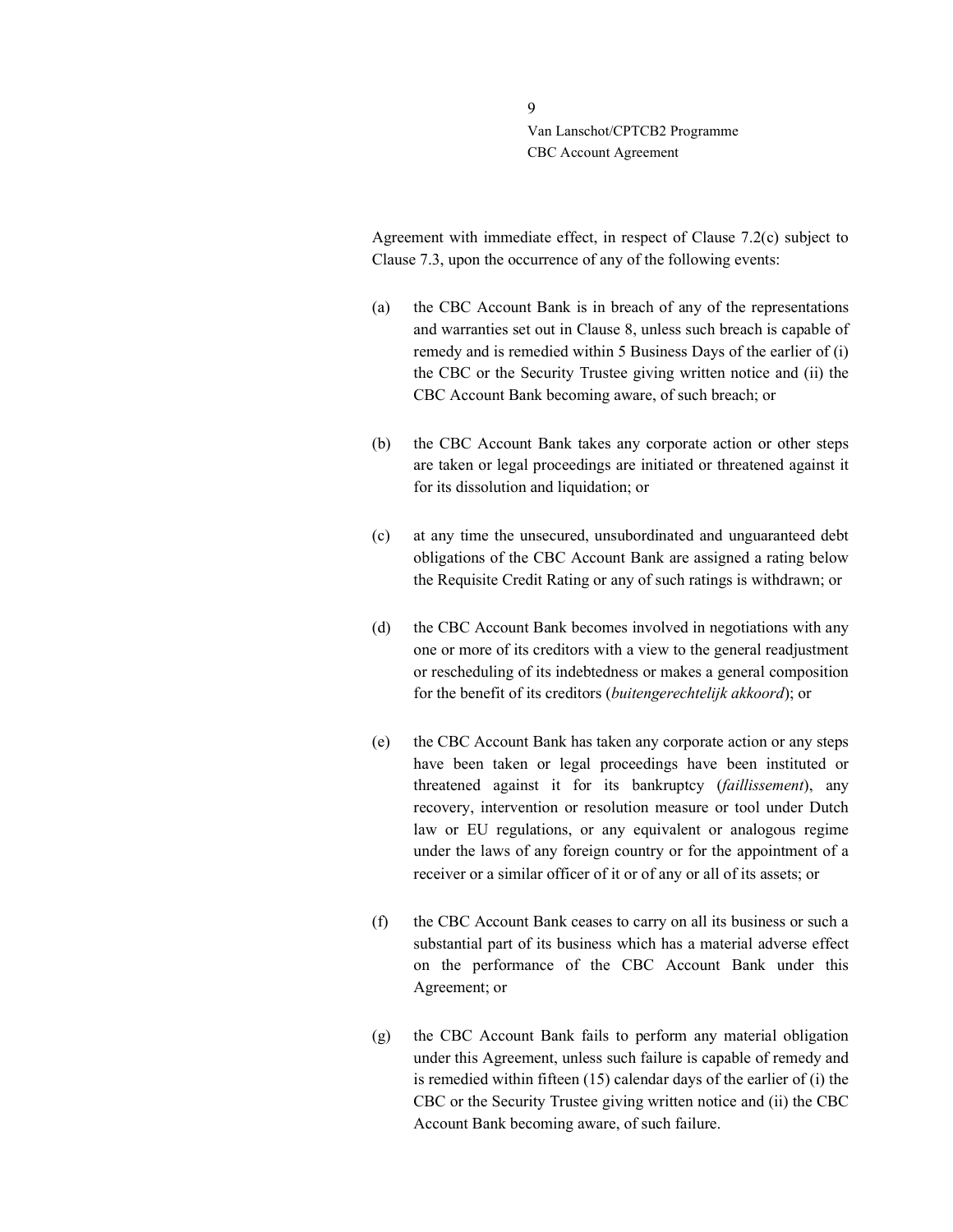- 7.3 If an event as set forth in Clause 7.2(c) has occurred, the CBC Account Bank will within the Relevant Remedy Period, unless a Rating Agency Confirmation has been obtained, use its reasonable efforts to (i) procure the opening of new accounts under the terms of a new CBC Account Agreement substantially on the same terms as the CBC Account Agreement with a financial institution having at least the Requisite Credit Rating and transfer the CBC Transaction Accounts to this financial institution, or (ii) obtain a guarantee of its obligations under the CBC Account Agreement in accordance with terms acceptable to the Security Trustee, acting reasonably, from a financial institution having at least the Requisite Credit Rating. Following such Relevant Remedy Period or if one of the other events set forth in Clause 7.2 occurs, the CBC may at any time, with the prior written consent of the Security Trustee, by not less than ten (10) calendar days' notice to the CBC Account Bank specifying the failure in question and the action required to remedy it, terminate this Agreement with effect from the expiry date of such notice.
- 7.4 Any termination of this Agreement shall be without prejudice to the accrued rights of each of the parties hereto in respect of any antecedent breach by any of the other parties hereto of any of the provisions of this Agreement.
- 7.5 Each of the parties shall bear its own costs and expenses incurred by it as a result of any termination of this Agreement pursuant to this Clause. For the avoidance of doubt, the CBC Account Bank shall not bear the costs and expenses of a financial institution as referred to in Clause 7.3 under (i), including but not limited to the value of the difference between the interest payable by the CBC Account Bank and the interest to be paid by such financial institution and any legal expenses in connection with the transfer of the CBC Transaction Accounts to such financial institution.

#### 8. REPRESENTATIONS AND WARRANTIES

- 8.1 The CBC Account Bank represents and warrants to the CBC and the Security Trustee at the date hereof and on each date on which a deposit is made pursuant to Clause 3 and on each CBC Payment Date as follows:
	- (a) it is a public company with limited liability (naamloze vennootschap) and is licensed to act as a bank in the Netherlands within the meaning of the Wft and the CRR;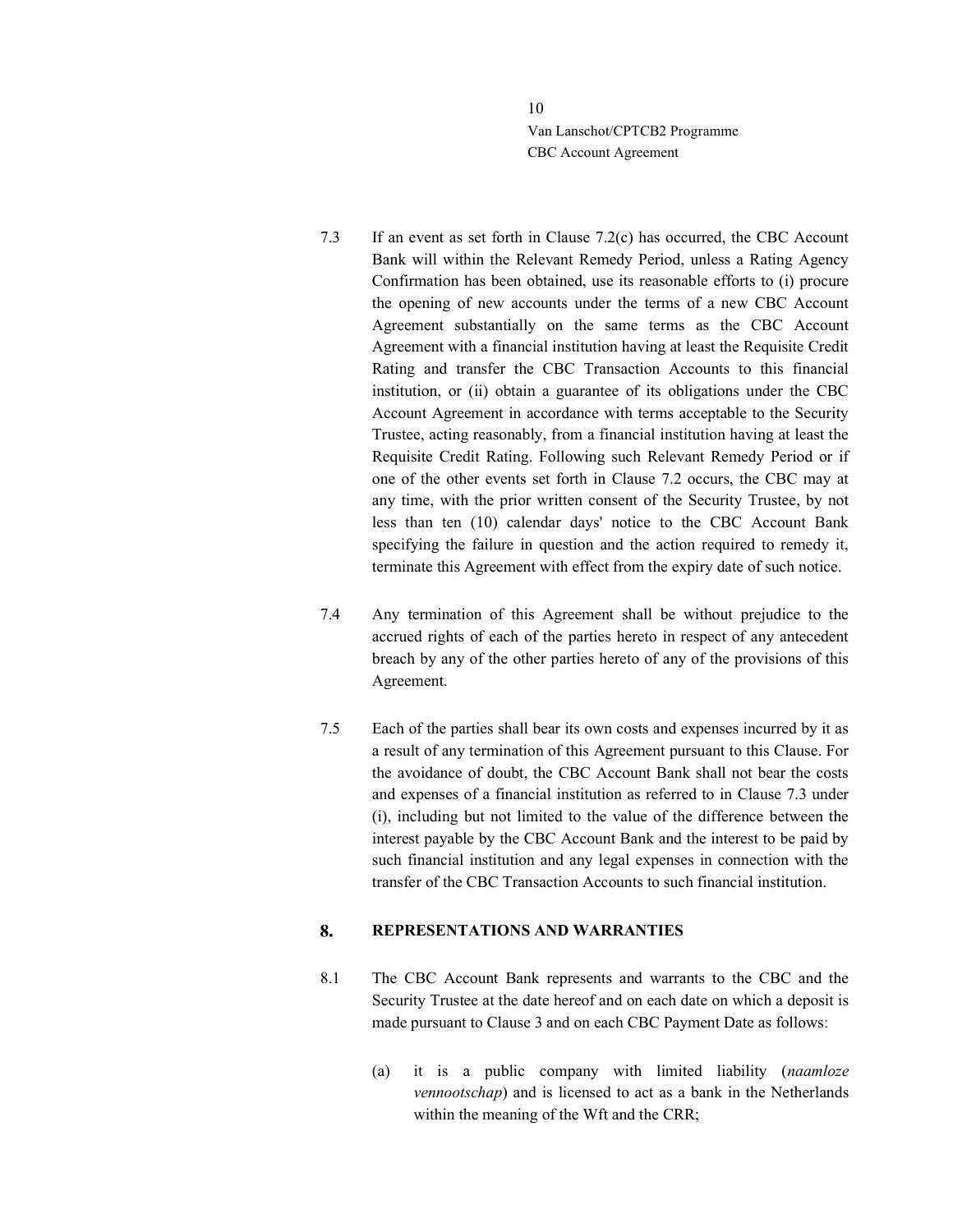- (b) the constitutive documents establishing and regulating it include the provisions which give it power, and all necessary corporate authority has been obtained and action taken, for it to sign and deliver, and perform the transactions contemplated in this Agreement and the agreements entered into in connection herewith and this Agreement and any agreement entered into in connection herewith constitute valid, legal and binding obligations of it and are enforceable in accordance with their terms;
- (c) neither the signing and delivery of this Agreement nor the performance of any of the transactions contemplated in it does or will contravene or constitute a default under, or cause to be exceeded any limitation on it or the powers of its directors imposed by or contained in, (i) any law by which it or any of its assets is bound or affected, or (ii) the constitutional documents which establish and regulate it, or (iii) to the best of its knowledge and beliefs any agreement to which it is a party or by which any of its assets is bound;
- (d) it has duly and unconditionally obtained or made each authorisation, approval, consent, licence, exemption or registration required on its part of or in connection with the execution and performance of this Agreement and any matters contemplated thereby and such authorisation, approval, consent, licence, exemption or registration in full force and effect;
- (e) no litigation, arbitration or administrative proceedings has been instituted, or is pending or to the best of its knowledge threatened which might have a Material Adverse Effect on it or its ability to perform its obligations under this Agreement;
- (f) none of the events set forth under Clause 7.2 has occurred and is continuing or which with the giving of notice or lapse of time or other condition would constitute such event; and
- (g) the CBC Account Bank satisfies at least the Requisite Credit Rating.
- 8.2 The CBC Account Bank undertakes to notify the CBC and Security Trustee immediately if, at any time during the term of this Agreement,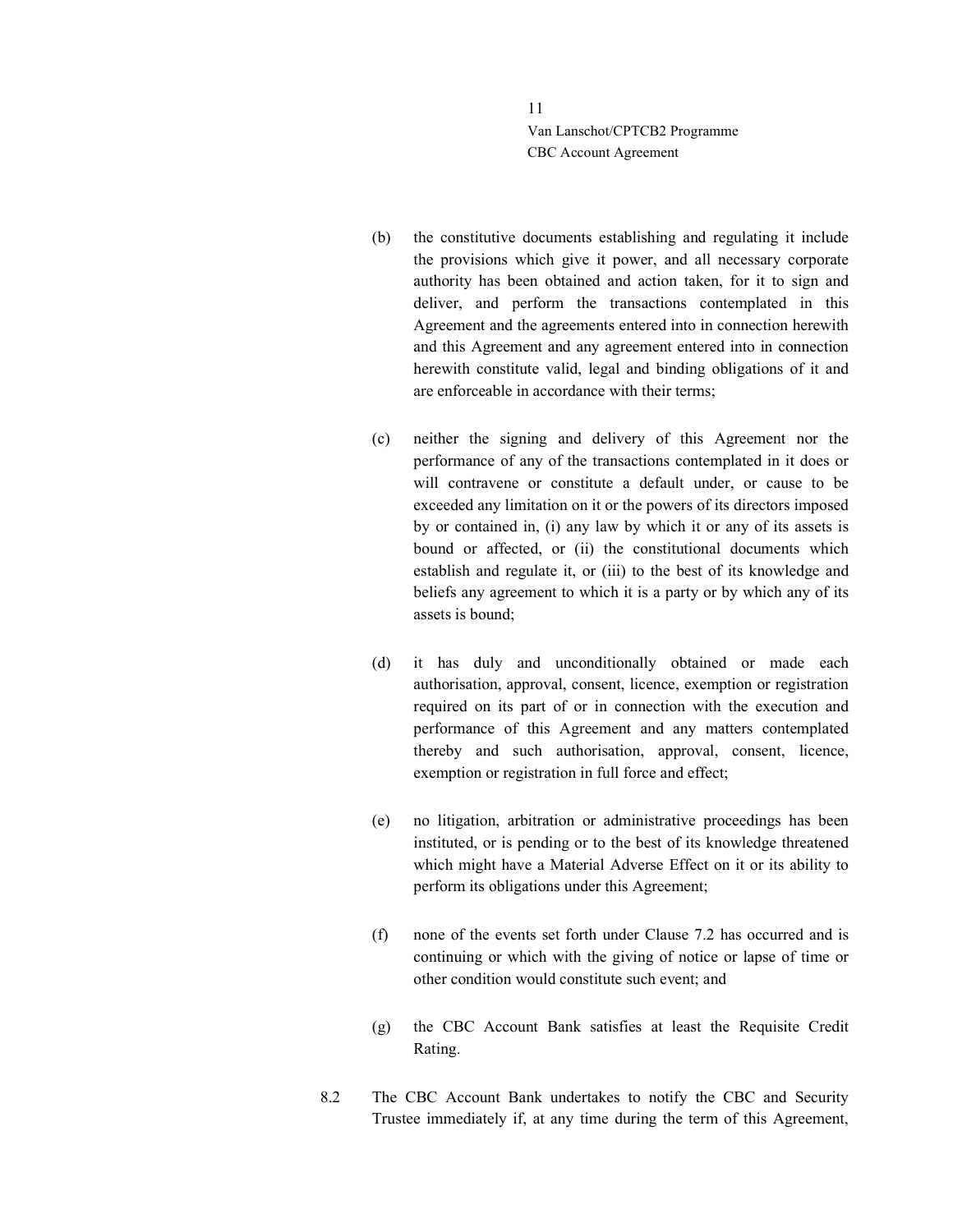any of the statements contained in Clause 8.1 is untrue and incorrect.

#### 9. WAIVER OF SET-OFF, RETENTION AND PLEDGE

- 9.1 Without prejudice to Clause 4.3, the CBC Account Bank hereby undertakes with the CBC and the Security Trustee not to exercise or claim any right of set-off or counterclaim or purport to set-off or counterclaim (any of), or combination or consolidation of accounts in respect of any of the CBC Transaction Accounts and/or the CBC Transaction Accounts Funds and/or any interest accruing thereon or on any part of any thereof, whether or not arising by law, and the CBC Account Bank hereby waives the applicability of any provisions of the General Banking Conditions that would create such right.
- 9.2 The CBC Account Bank hereby waives in advance any and all rights of suspension and retention, in respect of any of the CBC Transaction Accounts and/or the CBC Transaction Accounts Funds and/or any interest accruing thereon or on any part of any thereof.
- 9.3 The CBC Account Bank hereby releases in advance any security right, including without limitation a right of pledge, it holds (or might hold) in respect of the CBC Transaction Accounts or the CBC Transaction Accounts Funds and/or any interest accruing thereon or on any part of any thereof, and the CBC Account Bank hereby waives the applicability of any provision of the General Banking Conditions that would create such right.
- 9.4 The CBC Account Bank hereby gives its consent to the CBC to pledge the CBC Account Rights in accordance with the Transaction Documents.

#### 10. ASSIGNMENT AND THE SECURITY TRUSTEE

- 10.1 Without prejudice to the rights of pledge created under the Security Trustee Rights Pledge Agreement, neither the CBC nor the CBC Account Bank may assign or transfer any of its rights or obligations hereunder without the prior written consent of the other and, in either case, the Security Trustee.
- 10.2 Upon receiving written notice from the Security Trustee to the effect that the CBC Account Bank shall only, following receipt of such notice, act in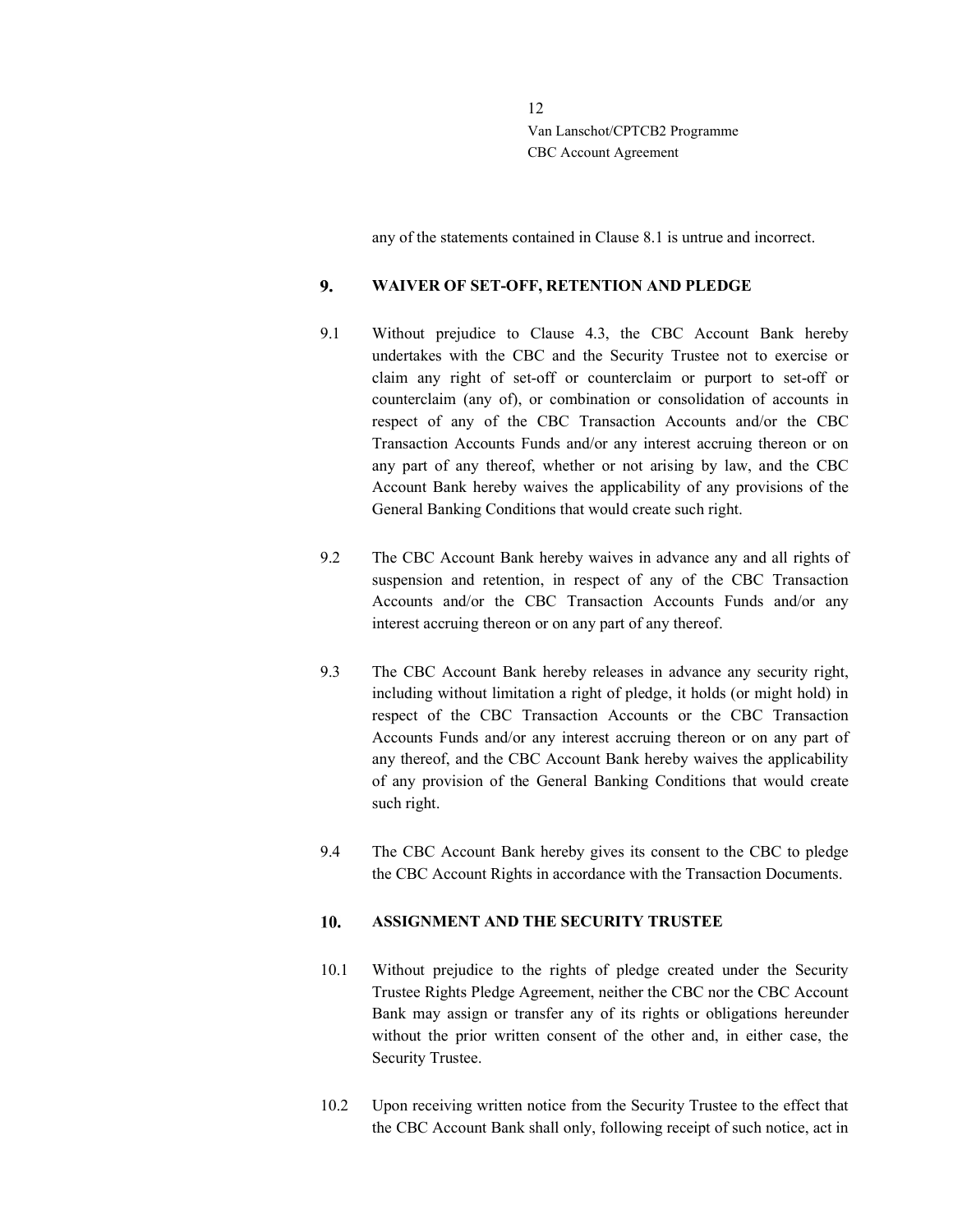> relation to any of the CBC Transaction Accounts and this Agreement in accordance with the directions of the Security Trustee, the CBC Account Bank confirms that it shall only comply with the directions of the Security Trustee.

10.3 The CBC Account Bank shall provide to the Security Trustee such information and evidence in respect of any dealing between the CBC (or the Administrator on its behalf) and the CBC Account Bank under this Agreement or otherwise as the Security Trustee may reasonably request and the CBC hereby waives any right or duty of confidentiality which it may have or which may be owed to it by the CBC Account Bank in respect of such information and evidence.

#### 11. ACKNOWLEDGEMENT

The CBC has appointed the Administrator as its agent to administer, inter alia, the CBC's rights and obligations under this Agreement. The CBC agrees and confirms that the CBC Account Bank may and the CBC Account Bank agrees and confirms that it will, unless otherwise notified by the CBC or the Security Trustee, act in accordance with instructions given by the Administrator, on behalf of the CBC in the administration and operation of each of the CBC Transaction Accounts under this Agreement, such instructions to be given by authorized signatories as represented in the signatory list of the Administrator set out in the duly completed account mandate relating to each of the Transaction Accounts substantially in the form set out in the Schedule 1 hereto as being authorised so to act. Any notice to be given to the CBC will also be given to the Administrator.

#### $12.$ TEMPORARY AND PERMANENT CESSATION OF EONIA

- 12.1 As from the EONIA Trigger Event Date, the Alternative EONIA Index shall be used for the purposes of determining the rate of interest payable in respect of the CBC Transaction Accounts, unless a different rate is agreed between the Parties.
- 12.2 The Parties acknowledge that the EONIA calculation methodology is expected to change during the term of this Agreement and agree that references to EONIA will be understood to be references to EONIA as changed, irrespective of the calculation methodology used at that moment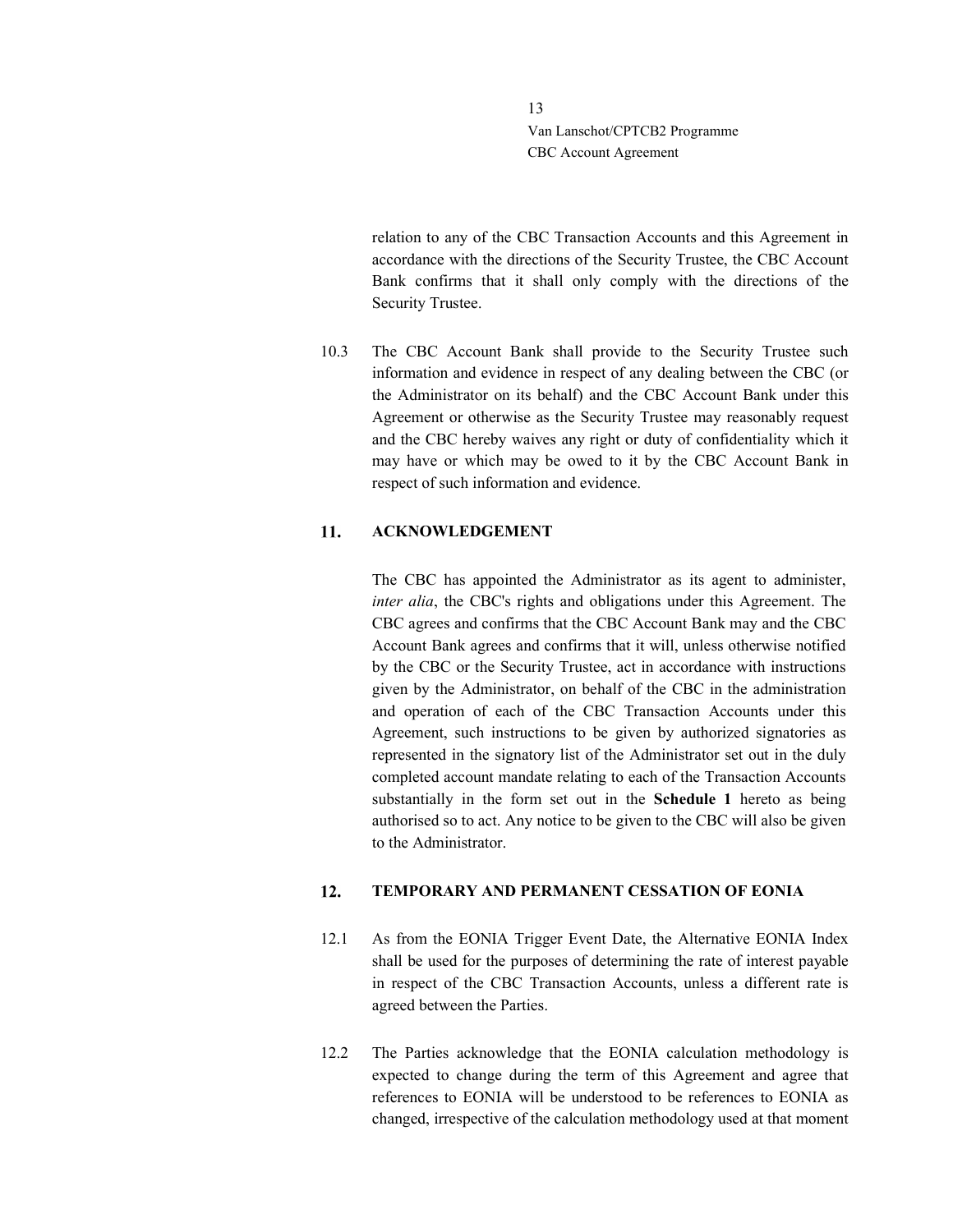to determine the current underlying interest.

- 12.3 For the purpose of this Clause 12, the following capitalised terms shall have the following meanings:
	- (a) "EONIA Adjustment Spread" means the spread provided by the European Central Bank and calculated by the European Central Bank according to the methodology publicly recommended by the Working Group on Euro Risk-Free Rates and made available by the European Central Bank on its website.
	- (b) "Alternative EONIA Index" means for the relevant CBC Transaction Account interest period:
		- i. where the EONIA Trigger Event is caused by an error or omission of an administrative or operational nature: EONIA in respect of the first preceding day on which EONIA was available, provided that, (A) if EONIA is still unavailable at the end of the five (5) Business Day period following the EONIA Trigger Event Date, paragraph (ii) below shall apply from and including the first calendar day following the expiry of such five (5) Business Day period and (B) if during that five (5) Business Day period, EONIA is available again, the Alternative EONIA Index shall, from such date, be EONIA in respect of that interest period; or
		- ii. where the EONIA Trigger Event is not caused by an error or omission of an administrative or operational nature:
			- 1.  $\epsilon$ STER plus, if any, the EONIA Adjustment Spread;
			- 2. if €STER and/or the EONIA Adjustment Spread is not available by the end of the first Business Day following the EONIA Trigger Event Date, then the Alternative EONIA Index will be any rate (inclusive of any spreads or adjustments) which is formally designated, nominated or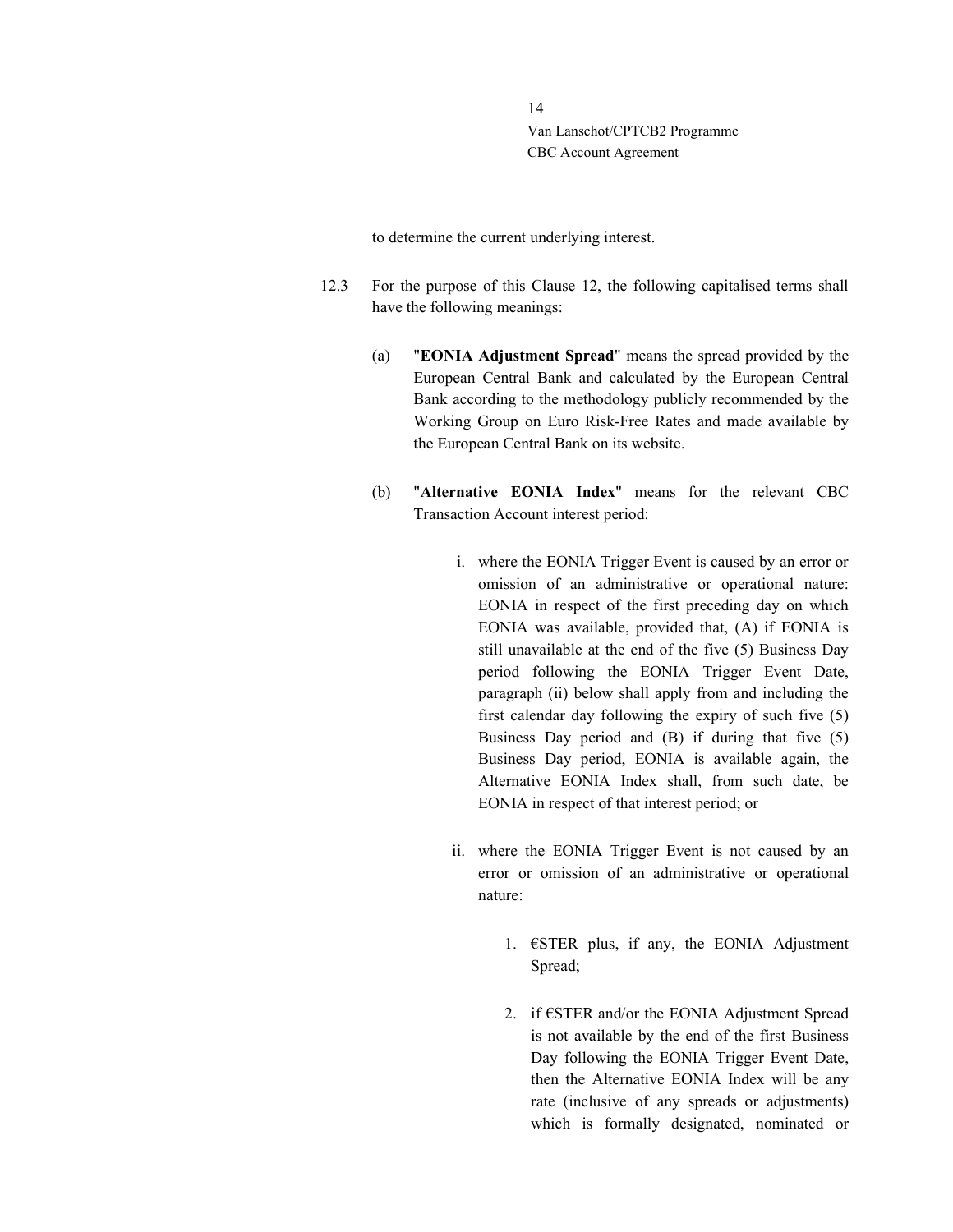> recommended as a replacement for EONIA by a Relevant Nominating Body; or

- 3. if no such rate or adjustment spread is designated, nominated or recommended by a Relevant Nominating Body by the end of the first Business Day following the EONIA Trigger Event Date, then the Alternative EONIA Index will be the EDFR plus the EDFR Spread.
- (c) "EDFR" means the Eurosytem Deposit Facility Rate, being the rate on the deposit facility, which banks may use to make overnight deposits with the Eurosystem and which is published on the European Central Bank's website.
- (d) "EDFR Spread" means the arithmetic mean of the daily difference between EONIA and the EDFR over a calculation period of thirty (30) Business Days starting thirty (30) Business Days prior to the EONIA Trigger Event Date and ending on the Business Day preceding the EONIA Trigger Event Date.
- (e) "EONIA Trigger Event Date" means, unless as may reasonably be determined otherwise by the CBC Account Bank in good faith, whichever is the earlier of:
	- i. EONIA ceasing to be published for a period of at least 5 Business Days or ceasing to exist;
	- ii. the date on which a public statement has been given by the administrator of EONIA that it will, by a specified date within the following six (6) calendar months, cease publishing EONIA permanently or indefinitely (in circumstances where no successor administrator has been appointed that will continue publication of EONIA);
	- iii. the administrator of EONIA not being included in the register maintained by ESMA pursuant to Article 36 of Regulation (EU) 2016/1011 on the due date of such registration;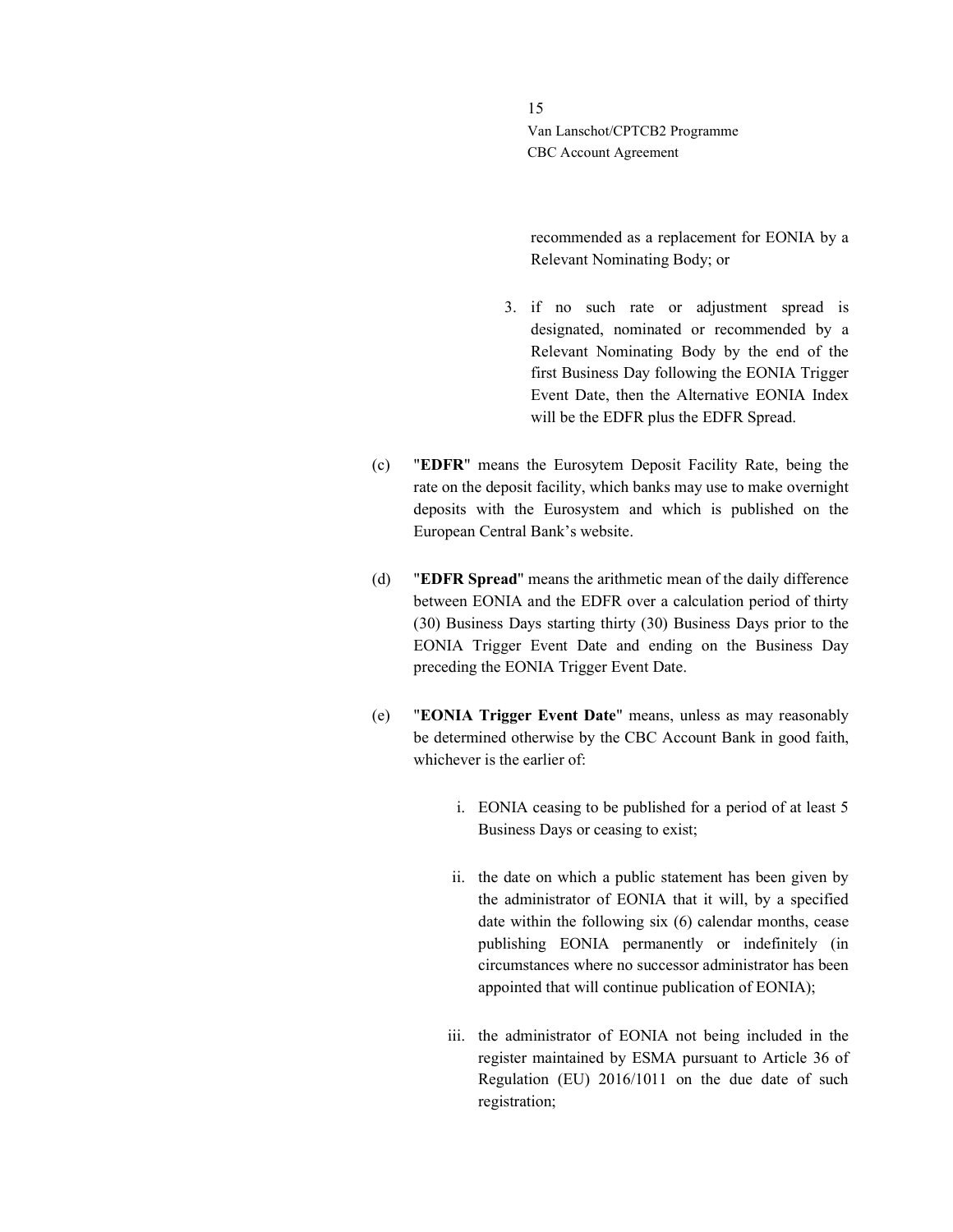- iv. the date on which a public statement has been given by the supervisor of the administrator of EONIA that EONIA has been or will, by a specified date within the following six (6) calendar months, be permanently or indefinitely discontinued;
- v. the date on which a public statement has been given by the supervisor of the administrator of EONIA that means EONIA will be prohibited from being used or that its use will be subject to restrictions or adverse consequences, in each case within the following six (6) calendar months;
- vi. it has become unlawful for the CBC Account Bank to determine the rate of interest payable in respect of the CBC Accounts using EONIA; or
- vii. the date on which EONIA is not available owing to an error or omission of an administrative or operation nature, it being understood that if EONIA is not available for a cause other than those set out in paragraphs i. up to and including vi. above, this shall be considered to be due to an error or omission of an administrative or operational nature,

each such event an "EONIA Trigger Event".

- (f) "€STER" means the rate that reflects the wholesale euro unsecured overnight borrowing costs of euro area banks, available by 9.00 a.m. (CET) on each Business Day and published on the European Central Bank's website.
- (g) "Relevant Nominating Body" means, in respect of the Alternative EONIA Index, the European Central Bank, the Working Group on Euro Risk-Free Rates, the Belgian Financial Services and Markets Authority, ESMA, the Financial Stability Board and/or any part of such entities.

#### 13. GENERAL BANKING CONDITIONS

The General Banking Conditions (substantially in the form set out in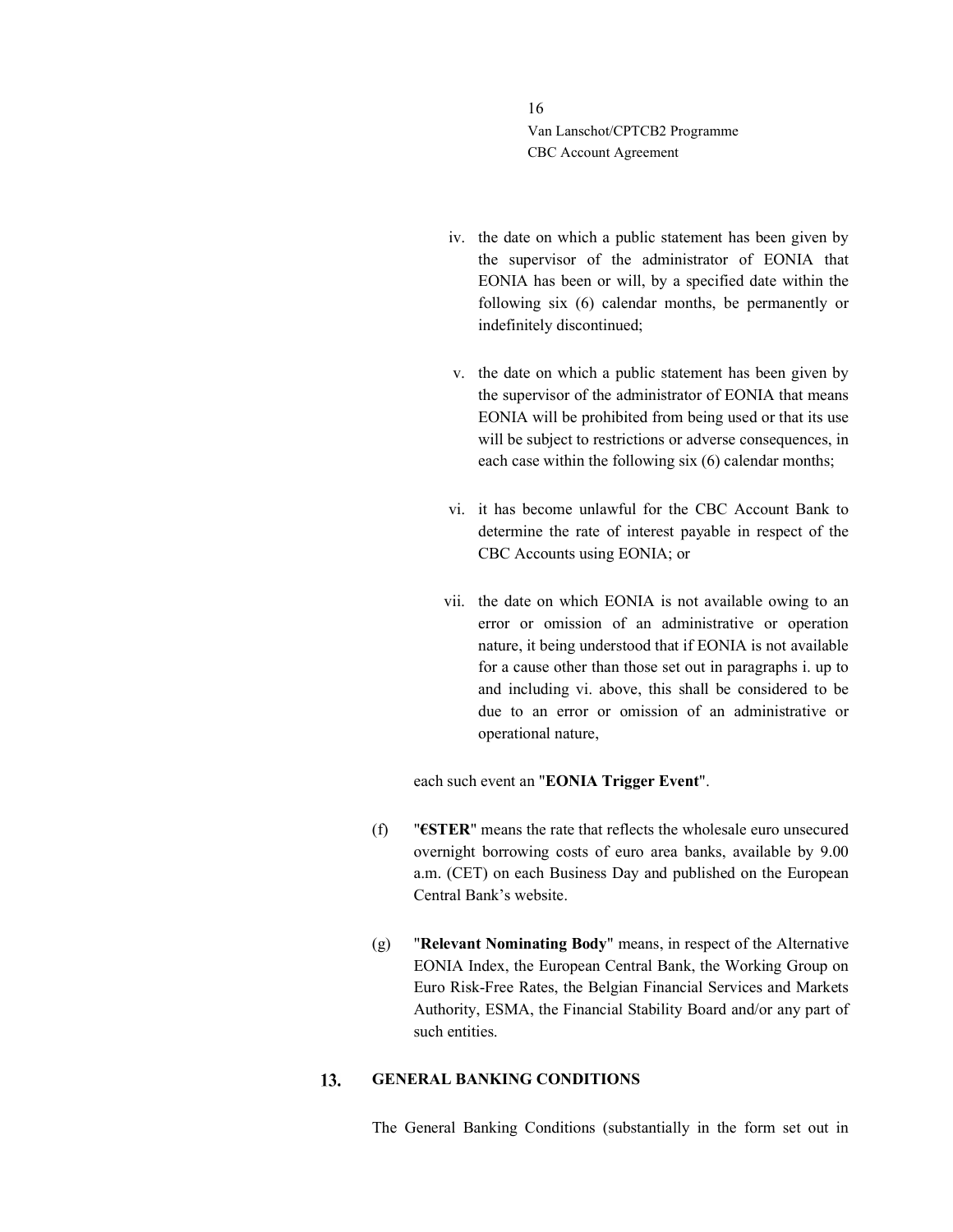> Schedule 2) are applicable to the relationship between the CBC, the CBC Account Bank and the Security Trustee pursuant to this Agreement. In the event of a conflict between the General Banking Conditions and the provisions of this Agreement, the provisions of this Agreement shall prevail.

#### 14. NO DISSOLUTION, NO NULLIFICATION

To the extent permitted by law, the parties hereby waive their rights pursuant to articles 6:265 to 6:272 inclusive of the Dutch Civil Code to dissolve (ontbinden), or demand in legal proceedings the dissolution (ontbinding) of, this Agreement. Furthermore, to the extent permitted by law, the parties hereby waive their rights under article 6:228 of the Dutch Civil Code to nullify (vernietigen), or demand in legal proceedings the nullification (vernietiging) of, this Agreement on the ground of error (dwaling).

#### $15.$ GOVERNING LAW AND JURISDICTION

- 15.1 This Agreement and any non-contractual obligations arising out of or in connection with this Agreement, including Clause 15.2 hereof, shall be governed by and construed in accordance with Dutch law.
- 15.2 Any disputes arising out of or in connection with this Agreement including, without limitation, disputes relating to any non-contractual obligations arising out of or in connection with this Agreement, shall be submitted to the exclusive jurisdiction of the competent court in Amsterdam, the Netherlands.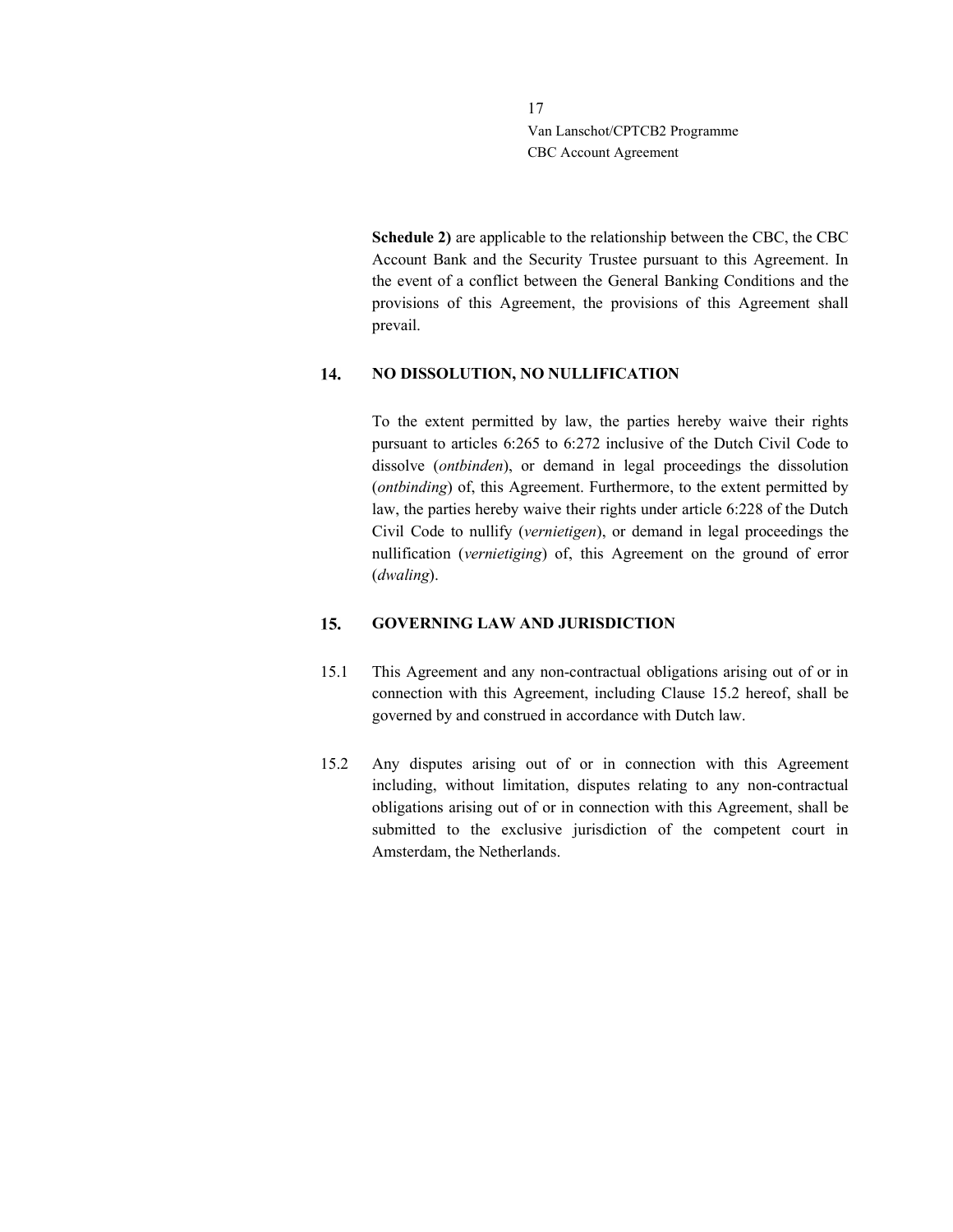### **SIGNATURES**

## VAN LANSCHOT CONDITIONAL PASS-THROUGH COVERED BOND COMPANY 2 B.V.

by : title :

BNG BANK N.V.

 $\mathcal{L}_\text{max}$  and  $\mathcal{L}_\text{max}$  and  $\mathcal{L}_\text{max}$  and  $\mathcal{L}_\text{max}$ 

 $\mathcal{L}_\text{max}$  and  $\mathcal{L}_\text{max}$  and  $\mathcal{L}_\text{max}$  and  $\mathcal{L}_\text{max}$ 

 $\mathcal{L}_\text{max}$  and  $\mathcal{L}_\text{max}$  and  $\mathcal{L}_\text{max}$  and  $\mathcal{L}_\text{max}$ 

 $by:$ title :

STICHTING SECURITY TRUSTEE VAN LANSCHOT CONDITIONAL PASS-THROUGH COVERED BOND COMPANY 2

by : title :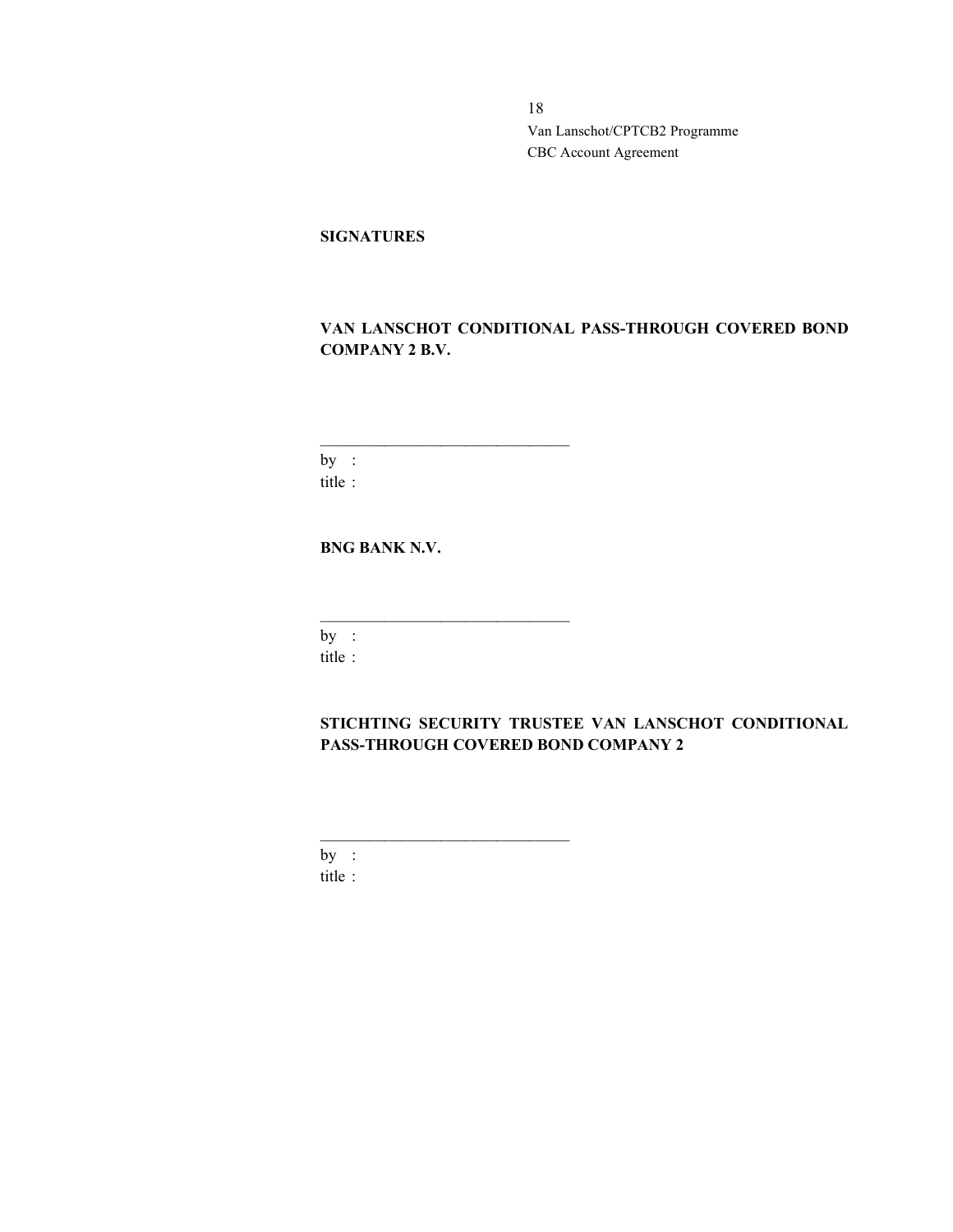### SCHEDULE 1

### MANDATE BY CBC

The undersigned:

Intertrust Management B.V., a private company with limited liability (besloten vennootschap met beperkte aansprakelijkheid) organised under Dutch law and established in Amsterdam, the Netherlands, being the sole managing director of Van Lanschot Conditional Pass-Through Covered Bond Company 2 B.V., a limited liability company (besloten vennootschap met beperkte aansprakelijkheid) organised under Dutch law and established in Amsterdam, the Netherlands (the "CBC");

acting on behalf of the CBC hereby grants:

a power of attorney to each of the persons listed from time to time in the extracts of the Chamber of Commerce in accordance with the authorisations mentioned therein, as a director or proxy holder in respect of the Director of the CBC and the Administrator (until such person is no longer listed in the extract) (which persons are, on the date of the mandate, as listed in the annexes to this mandate), to represent the CBC in debiting and crediting and generally disposing over any funds in the bank account with IBAN number:

("CBC Account"), the bank account with IBAN number: NL54

("Swap Collateral Account"), the bank account with IBAN number:

 ("Construction Account"), the bank account with IBAN number: ("Reserve Account") held with BNG Bank N.V. as CBC Account Bank in accordance with the provisions of the CBC Account Agreement between the CBC, the CBC Account Bank and Stichting Security Trustee Van Lanschot Conditional Pass-Through Covered Bond Company 2 dated 16 July 2019.

Signed in Amsterdam on 16 July 2019.

Intertrust Management B.V.

 $\mathcal{L}_\text{max}$  and  $\mathcal{L}_\text{max}$  and  $\mathcal{L}_\text{max}$  and  $\mathcal{L}_\text{max}$ 

 $by$  : title :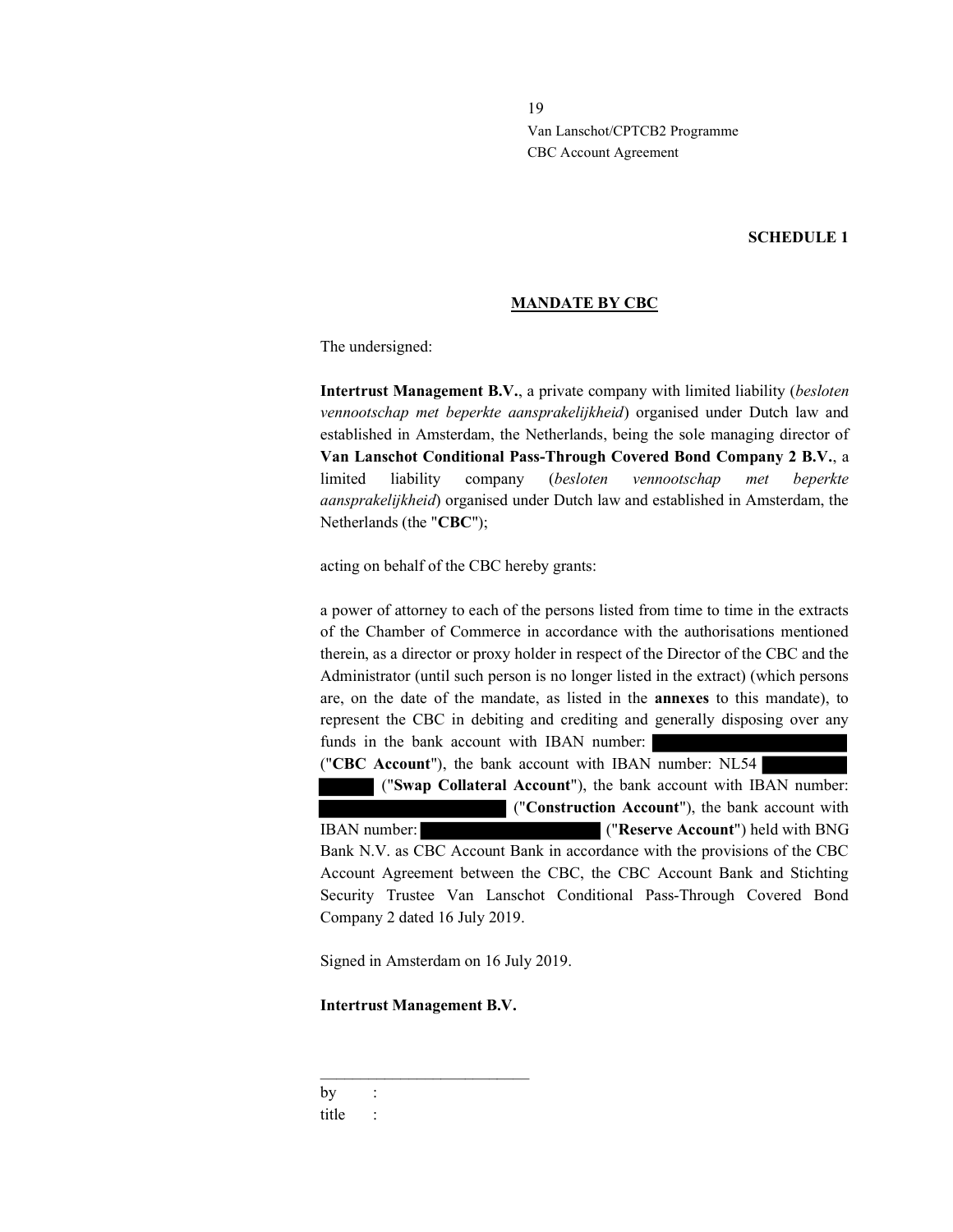ANNEX 1

## Extract of the trade register CBC Director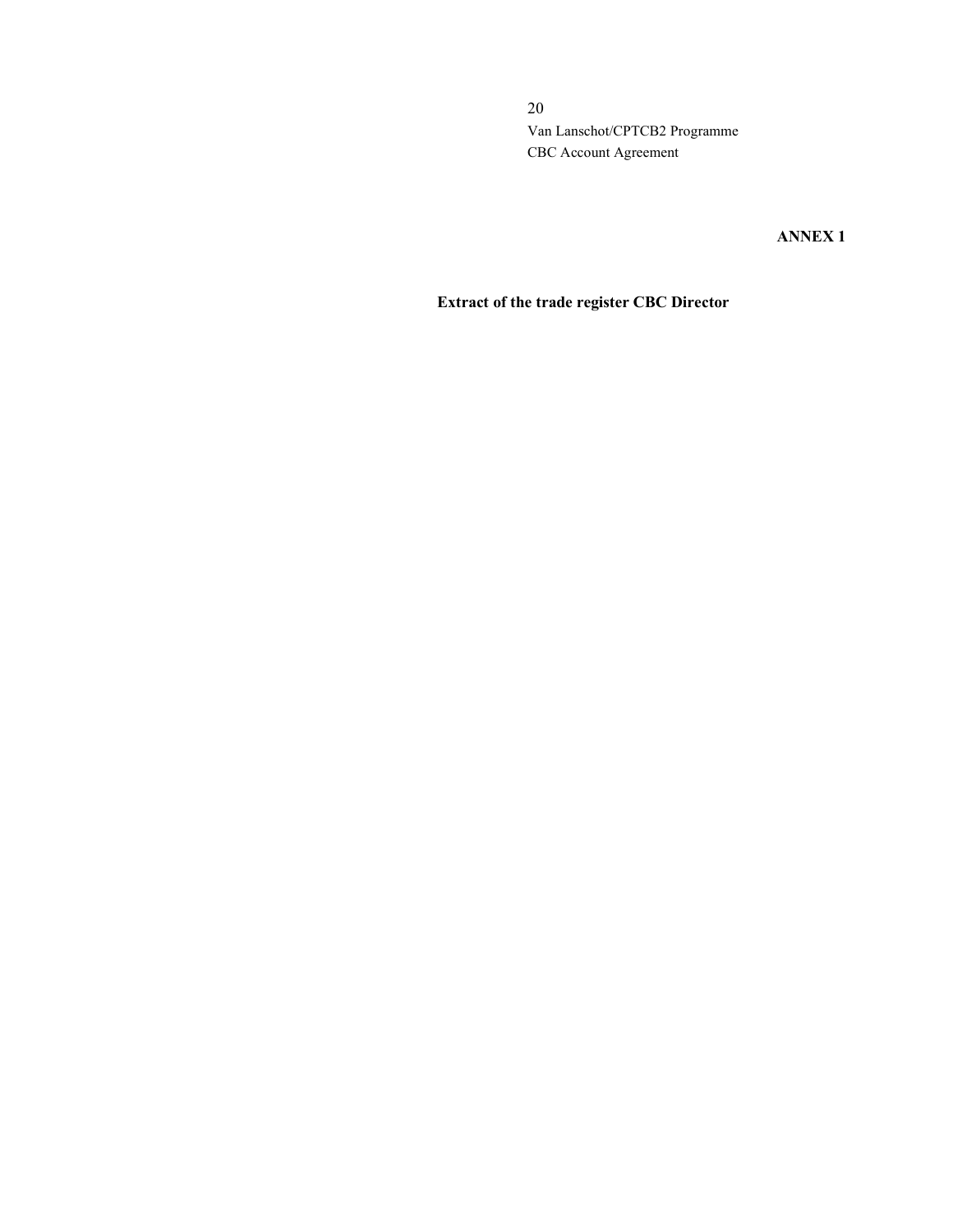ANNEX 2

## Extract of the trade register Administrator